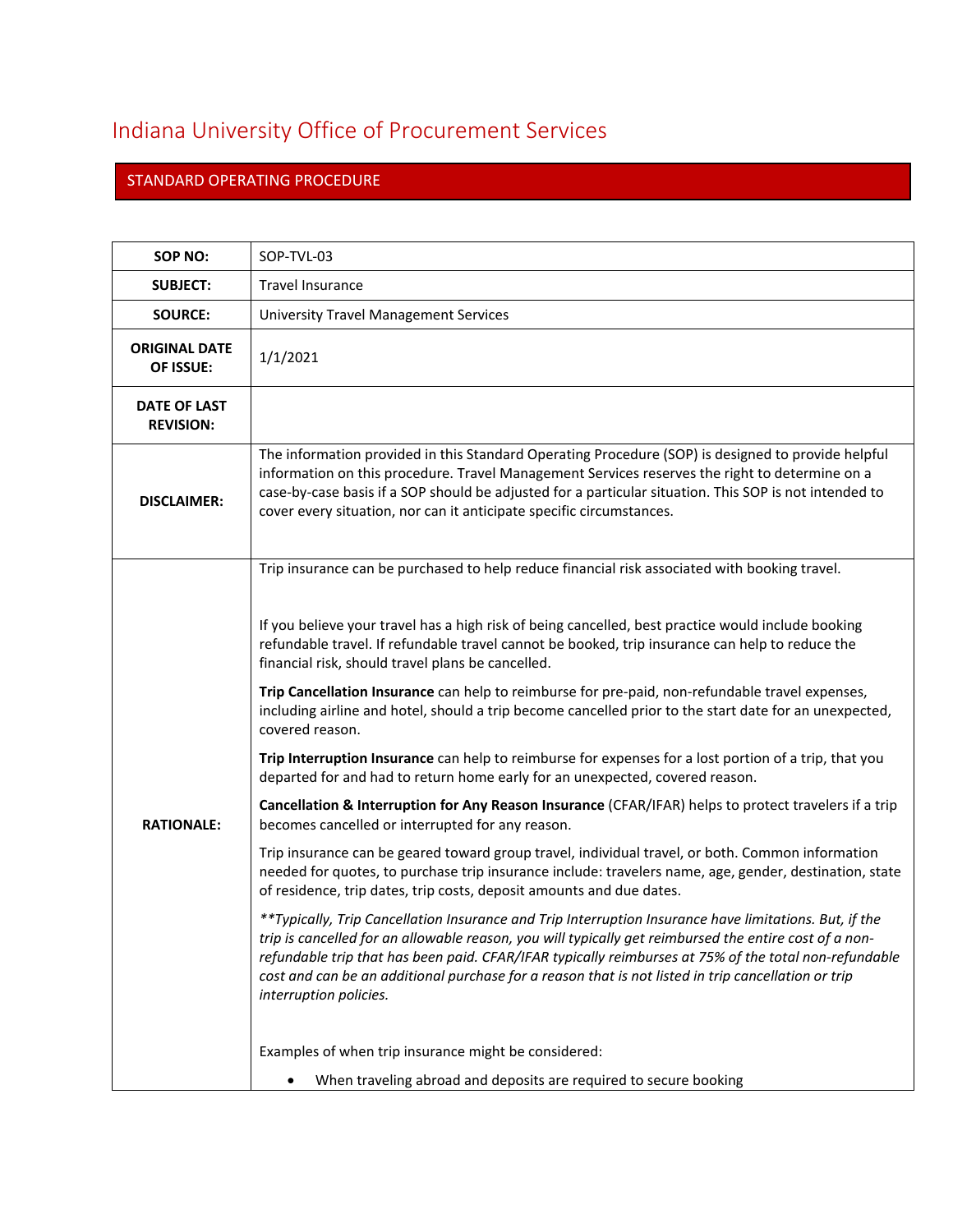|                    | When traveling domestically and airfare and hotel bookings are non-refundable or don't<br>$\bullet$                                                                                                             |
|--------------------|-----------------------------------------------------------------------------------------------------------------------------------------------------------------------------------------------------------------|
|                    | allow for a flexible cancellation period and you have concern about the trip being cancelled                                                                                                                    |
|                    |                                                                                                                                                                                                                 |
|                    | When the trip is expensive and you have any concern it could be cancelled or interrupted<br>$\bullet$                                                                                                           |
|                    |                                                                                                                                                                                                                 |
|                    | There are many reputable companies for travel insurance, but it is the responsibility of the traveler to                                                                                                        |
|                    | research what they are needing to have insured and understand the plan they are purchasing to know                                                                                                              |
|                    | what is truly covered and what is not, to ensure the purchased plan covers their needs.                                                                                                                         |
|                    |                                                                                                                                                                                                                 |
|                    | Prior to purchasing trip insurance, individuals must complete research to find a policy that is a good fit                                                                                                      |
|                    | for their needs.                                                                                                                                                                                                |
|                    |                                                                                                                                                                                                                 |
|                    | Trip insurance is allowable per IU Travel Policy, if it is compliant with IU's accountable plan.                                                                                                                |
|                    | Requirements under the accountable plan include having a business connection and substantiating                                                                                                                 |
|                    | the expense within 120 days or less. Please see the attached link for more information on IU                                                                                                                    |
|                    | accountable plan guidelines. https://policies.iu.edu/policies/fin-acc-620-reimbursement-under-                                                                                                                  |
|                    | accountable-plan/index.html                                                                                                                                                                                     |
|                    |                                                                                                                                                                                                                 |
|                    | Prior to purchasing trip insurance, it is critical to know the following:                                                                                                                                       |
|                    |                                                                                                                                                                                                                 |
|                    | What the policy covers and what the policy does not cover<br>٠                                                                                                                                                  |
|                    | Airline and hotel cancellation and refund policy<br>٠                                                                                                                                                           |
|                    | Programs cancellation and refund policies<br>٠                                                                                                                                                                  |
|                    | Deposit terms and when they are due                                                                                                                                                                             |
|                    | Housing contracts                                                                                                                                                                                               |
|                    | Total trip costs                                                                                                                                                                                                |
|                    |                                                                                                                                                                                                                 |
|                    | Trip insurance ranges in cost. To fully understand the potential to be lost will help you to decide if trip                                                                                                     |
| <b>PROCEDURES:</b> | insurance would be a beneficial expense.                                                                                                                                                                        |
|                    |                                                                                                                                                                                                                 |
|                    | To obtain a quote for trip insurance, visit a trip insurance company's website. Frequently utilized trip<br>insurance companies include Gallagher Travel, Cultural Insurance Services International (CISI), and |
|                    | Travel Insurance Select.                                                                                                                                                                                        |
|                    |                                                                                                                                                                                                                 |
|                    |                                                                                                                                                                                                                 |
|                    | Most travel insurance companies have a link on the home that states, "get a quote today." Have                                                                                                                  |
|                    | ready the following information: your state of residence, destination, departure and return dates of                                                                                                            |
|                    | travel, deposit and final payment dates, cost of trip, names of travelers, and date of birth.                                                                                                                   |
|                    |                                                                                                                                                                                                                 |
|                    | The quote should be attached to your trip authorization report via the "other" expense tile. Please                                                                                                             |
|                    | note: Your trip insurance expense has not been approved, until, you have an approved trip                                                                                                                       |
|                    | authorization that includes the trip insurance quote. Due to this, please do not purchase any trip                                                                                                              |
|                    | insurance until it has been approved by your department.                                                                                                                                                        |
|                    |                                                                                                                                                                                                                 |
|                    |                                                                                                                                                                                                                 |
|                    | Best practices for booking travel insurance:                                                                                                                                                                    |
|                    | Only purchase travel for air, car, and hotel that can be cancelled when you have reason to<br>$\bullet$                                                                                                         |
|                    | believe that your trip might be cancelled or interrupted. This helps to eliminate the need for                                                                                                                  |
|                    | travel insurance.                                                                                                                                                                                               |